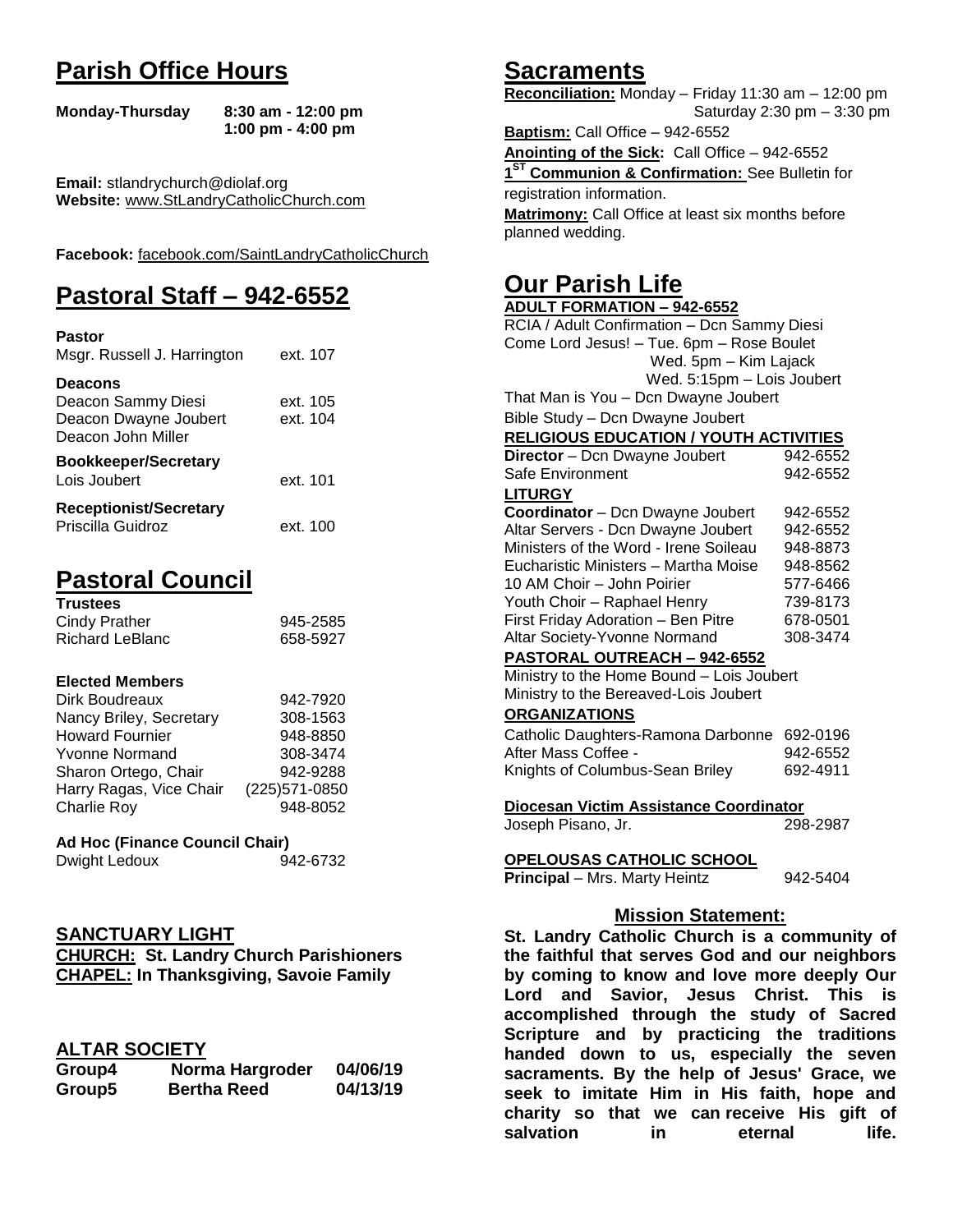# **Volume 68, No. 13 – The Fourth Sunday in Lent – March 31, 2019**

#### **St. Landry Church Lent Activity Schedule**

**Weekday Mass Schedule** Ash Wednesday – 12:05pm & 5:30pm Monday – Friday at 12:05pm; Saturday 8am (IN CHURCH) **Confession Schedule** Monday – Friday from 11:30am to 12pm Saturdays from 2:30pm to 3:30pm Wednesday of Holy Week - 5:30pm – 8pm **Stations of the Cross** Mondays @ 11:00am Fridays @ 5:15pm in the Church - Followed by soup and bread supper in Valentin Hall ----------------------------------------------------------------------

#### **Lenten Mission**

Presented by Father Brent Smith Mission: March  $25^{th}$  &  $26^{th}$ Mass at 5:30pm; Mission begins at 6pm **Weekly in Valentin Hall** Mondays @ 10am– Bible Study Tuesdays @ 6pm – "Come, Lord Jesus!" Wednesdays @ 6am – "That Man is You!"

Wednesdays @ 5pm & 5:15pm – "Come Lord Jesus!"

# ------------------------------------------------------------------------------------------------------------------- **Holy Week**

**Palm Sunday** Regular Sunday Mass Schedule O.C. Senior Passion Play – 7pm Sunday **Wednesday** Confessions – 5:30pm – 8pm – Last opportunity before Easter **Holy Thursday** Mass of the Lord's Supper – 7pm (Rehearsal 5:30pm) Eucharistic Procession & Adoration - Immediately Following Mass until 10pm in Valentin Hall **Good Friday** Stations of the Cross for Children – 10am (Followed by Cheese Pizza Luncheon) Passion of the Lord – 3pm (Rehearsal 1:30pm) **Holy Saturday** Easter Egg Hunt – 10am Easter Vigil – 8pm (Rehearsal 11am) **Easter Sunday Masses** – 8am, 10am & 5pm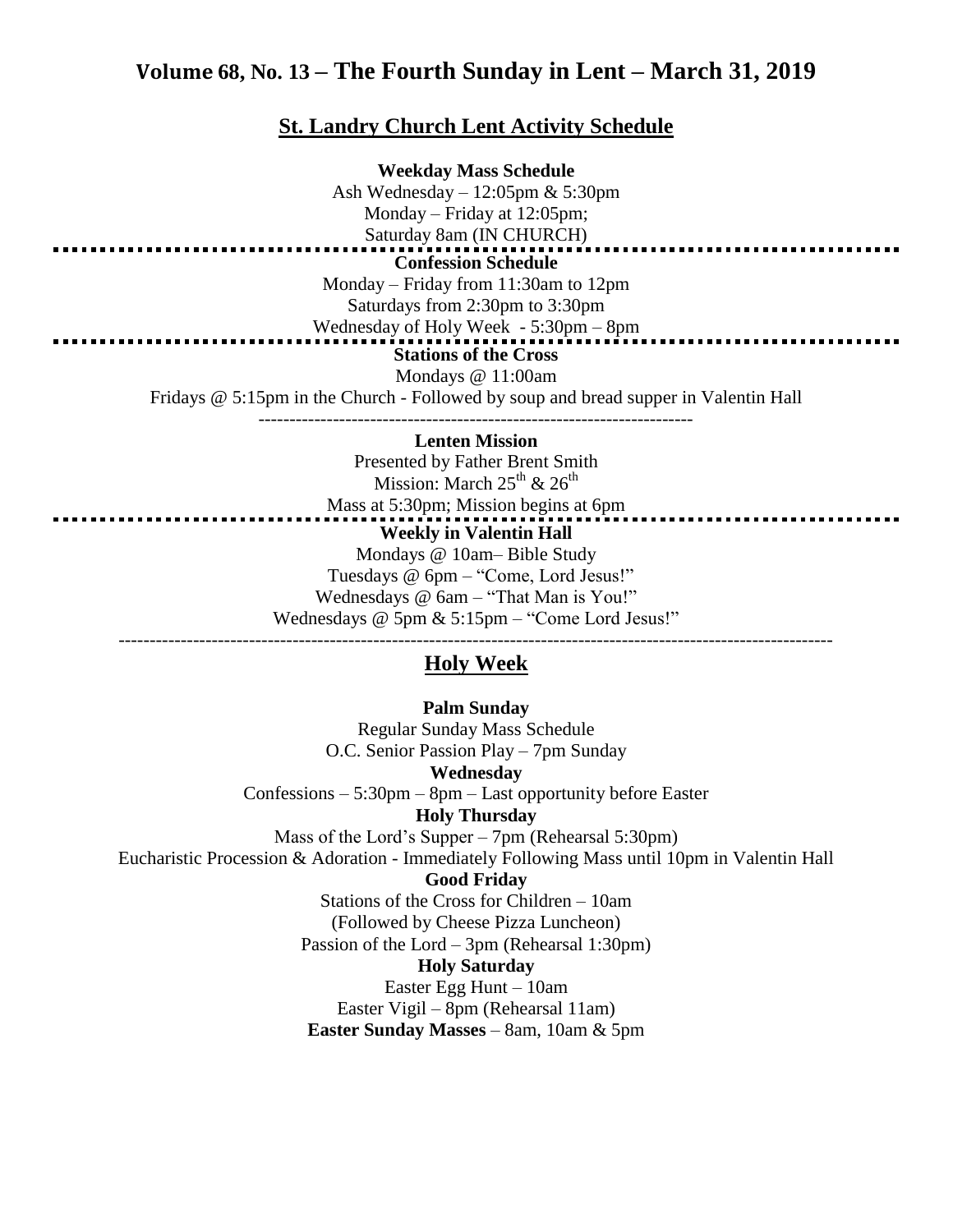# **POPE FRANCIS' INTENTIONS –**

**April - Doctors and their Collaborators in War Zones** For doctors and their humanitarian collaborators in war zones, who risk their lives to save the lives of others.

#### **OFFERTORY COLLECTIONS – March 24, 2019**

| <b>REGULAR</b>                  | \$8059.05 |
|---------------------------------|-----------|
| <b>GOAL</b>                     | \$9000.00 |
| Maintenance & Repair Fund       | \$45.00   |
| <b>Catholic Relief Services</b> | \$1074.63 |
| Poor / Needy                    | \$861.00  |
| Maintenance Endowment           | \$20.00   |

Thank You for Your Generosity!

#### **Second Collection**

**03/31/19 –** OCS Foundation Fund **04/07/19** – Maintenance & Repair Fund

#### **REMINDERS FOR THE WEEK**

**Sun. – 03/31**

**3:30pm** NO Confirmation Class

#### **Mon. - 04/01**

| 10:00am | <b>Bible Study</b>           |
|---------|------------------------------|
| 11:00am | Marian Stations of the Cross |
| 5:45pm  | Rosary @ Lafleur Monument    |
| 5:30pm  | Mass & Mission               |

# **Tue. - 04/02**

| 6:00pm | Come, Lord Jesus! |
|--------|-------------------|
| 5:30pm | Mass & Mission    |

#### **Wed. - 04/03**

| 6:00am | TMIY              |
|--------|-------------------|
| 9:10am | <b>OCS Mass</b>   |
| 5:00pm | Come, Lord Jesus! |
| 5:15pm | Come, Lord Jesus! |

#### **Thu. - 04/04**

- **Fri. - 04/05 – Office Closed 5:15pm** Stations of the Cross
- **Sat. - 04/06 8:00am** Mass in **Church**

# **ARE YOU A REGISTERED PARISHIONER?**

**Please don't take for granted that you are registered in the parish just because you attend Mass here. Census Forms are available at the back of church or by calling or coming by the office during business hours.**

#### **READINGS FOR FAITH SHARING The Fourth Sunday in Lent**

**Josh 5:9a, 10-12** The people celebrate the first Passover in the promised land.

**Psalm 34** "Taste and see the goodness of the Lord." **2 Cor 5:17-21** Jesus reconciles us to His

Father.

**Luke 15:1-3,11-32** Forgiveness and reconciliation are reasons for celebration.

A new day has dawned in each reading today. The Israelites have finally reached the Promised Land and can celebrate the Passover in their new home. Saint Paul tells us that in Christ, we are a new creation. The prodigal son is welcomed home as someone who had been dead and is now alive again. As we listen to the readings today, let us imagine we are there as each new day dawns.

## **PRAY FOR OUR SEMINARIANS**

| -Cade LeBlanc    | St. Thomas More, Eunice   |
|------------------|---------------------------|
| -Matthew Pitre   | St. Thomas More, Eunice   |
| -Michael Vidrine | St. John. Melville        |
| -Trey Fontenot   | Sacred Heart of Jesus, VP |

Father, in your plan for our salvation you provide shepherds for your people. Fill your Church with the spirit of courage and love. AMEN.

# **PRAY FOR A PRIEST EACH DAY**

| <b>Sunday, 03/31</b> | Fr. Tom Voorhies, VF               |
|----------------------|------------------------------------|
| <b>Monday, 04/01</b> | <b>Pope Francis</b>                |
| Tuesday, 04/02       | <b>Pope Emeritus Benedict, XVI</b> |
| Wednesday, 04/03     | <b>Bishop Douglas Deshotel</b>     |
| Thursday, 04/04      | <b>Bishop Emeritus Jarrell</b>     |
| <b>Friday, 04/05</b> | Fr. Thomas Vu                      |
| Saturday, 04/06      | Fr. Richard Wagner, SSJ            |

Eternal Father, we lift up to You, these and all the priests of the world. Sanctify them. Heal and guide them. Mold them into the likeness of Your Son Jesus, the Eternal High Priest. May their lives be pleasing to You. In Jesus' name we pray. AMEN

#### **AFTER MASS SOCIALS**

**Each Sunday, following the 8am and 10am Masses we gather in the South Sacristy of the church for coffee & donuts and FELLOWSHIP! Everyone is welcome! Please use the outside entrance near the southeast corner of the church. Please do not enter through the sanctuary.**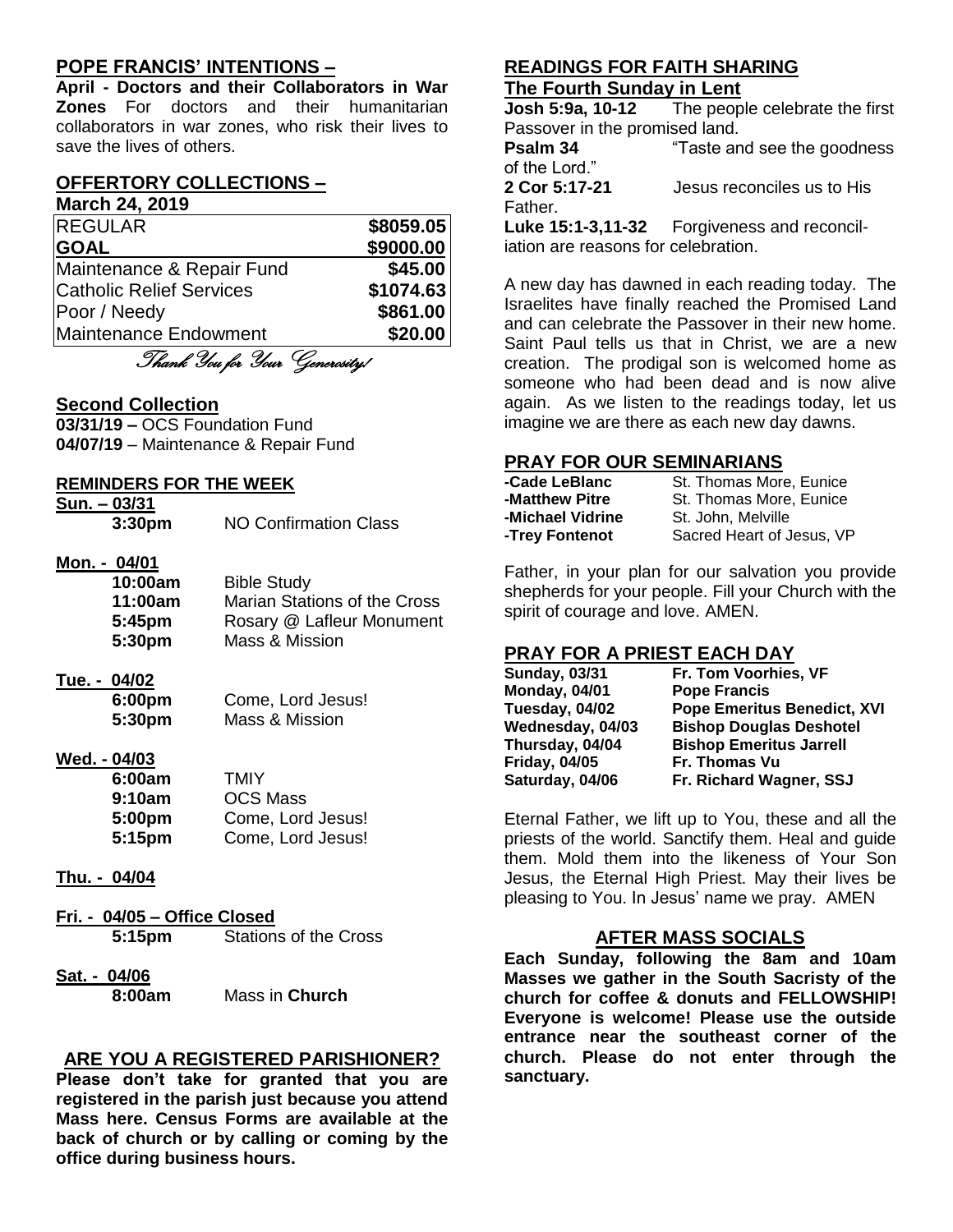# **MASS INTENTIONS**

# **Saturday, March 30**

**4:00pm** Billie; Derbes & Hilda Soileau; Julius & Rita M. (DA) Lambert; Leroy Huguet; Carolyn M. Bertrand; Wayne, Jeanette & Jonathan Lalonde; Mercedes A. & Scott A. Henry; Nita & J. Y. Bordelon Sr.; Norris Leger, Toby & Winnie Lalonde & Family; Patrick Murray Labbe; The family of Wm. & Dorothy Hatch; Barbara Burleigh Thibodeaux; Anna Lois Joubert; Come, Lord Jesus Groups; The Sick & Dying; J.C., Bernice, Cyril James Diesi II & Peyton Cornette; Clement Ned, Sr.; Janette Sylvester; Leonce Lalonde Jr.; Fields & Voitier Families; Gloria Soileau Cortez; Madelyn McKinney; Wilma Guillory; Robert (Bob) Chachere; Philip Frilot; Shelton Daigle and Carrie Soileau; Murphy Allen Lanclos, Sr.; Mata Nguyen Thi Thisho **Sunday, March 31**

**08:00am** Lawrence & Beatrice Sylvester Family; Youle, Therese & John Ray Fontenot and Martin J. St. Amand; Bernel, Arthur & Eva Fontenot; Velta Dupre Bajat; Janis Courvelle (BD); M/M John, John Jr., Jacob & Michael FaKouri; Dr. Merrick Wyble **10:00am** Malcolm "Slick" & Margaret Martin; Richard Bordelon; Nita & J. Y. Bordelon Sr.; M/M Lee Martin, Jon Martin & Loray Martin Bertrand & Rita Darby; Guise Tran Ho; M/M Ezra Martin & Denise Hull; Harriet H. Doucet; M/M Stanley Vige; Joyce & Baby

Ortego; The Sick & Dying; Lee & Beverly Faul & Mark Capone; William "Billy" Jarrell, Jr.; Special Intention; Lawrence Kelly & Darius & Zetta Deville **5:00pm** St. Landry Church Parishioners **Monday, April 01**

**12:05pm** Harriet H. Doucet; Lawrence A. Hollier (BD); Henry, Lillia (DA) & Raphael Fontenot; Henri

Fontenot (BD) & Family; The Sick & Dying

# **Tuesday, April 02**

**12:05pm** The Sick & Dying; Harriet H. Doucet **Wednesday, April 03**

**12:05pm** The Sick & The Dying; Harriet H. Doucet; Dr. Merrick Wyble

#### **Thursday, April 04**

**12:05pm** Harriet H. Doucet; The Sick & The Dying

# **Friday, April 05**

**12:05pm** Harriet H. Doucet; The Sick & Dying **Saturday, April 06**

**08:00am** Belva (BD) Fontenot & Family; Special Intention; Harriet H. Doucet

# **PRAYER INTENTIONS**

Rena Mae Angelle, Dannie Ardoin, Brenda & Dennys Baird, Camden Barnard, Victoria Barron, Addi Baquet, Eric Baquet, Mona Bernard, Rada Bono, Derek Bourque, Connie Benoit, James Buford Bergeron, Paula Bienvenu, Robert Bienvenu, Marty Billeaudeau, Randy Bordelon, Ricky Bordelon, Alexandra Boudreaux, Mildred D. Boudreaux, Joan Brady, Judy Smith Briscoe, Eden Broussard, Pat Burleigh, Nico Campbell, Ronnie Collette, Liz Constantino, Betty Cormier, Leroy Darbonne, Glenda G. Darbonne, Francis "Flossie" David, Donald Dean, Angie Dejean, Rose DeKerlegand Barbara Dopson, Lee Dubuc, Wanda Dupre, Glyn Durio, Willie Mae Emonet, Brandon Fuselier, Glenda Gaudet, Albert Going, Robert Going,Jr., Sarah Groth, Rita Guidroz, Amelia Guillory, Gabrielle Hanson & Family, Norma Hargroder, Jeanette Harville, Carol Hebert, Eva Herbert, Corrace Hollier, Rosalie Jackson, Bryan Fontenot, Linda L. Fontenot, Merci Janise, Jo Ann Jones, Leon Khan, Virgie Lanclos, Lisa Leblanc, Jenny Ledoux, Ronald Leger, Paul Leleux, Cassandra Marceaux, Malcolm Marcus, Kathy Martin, Verna Martin, Heather E. Matt, Sidney Matt, Barbara Micheal, Marguerite Miller, Ed Moise, Taylor Morales, Glenda Moreau, Julia Ortego, Gene Paillet, Mary Paillet, Elliot Pavlovich, Keith Pavlovich, Glenda Pitre, Michelle Poulet, Butch Richard, Gerald Roy, The Keith Richard Family, Geneva Scallon, Pap Roy, Jason Sonnier, Clara Smith, Elaine Soileau, Ronald Speyrer. Andrew Stelly, Audrey Stelly, Lonnie St. Cyr, Becky Sylvester, Richard Tatman, Ervin Thibodeaux, Margaret Thibodeaux, Claire R. Venable, Brett Walker, Augustine Wilson, Brad Woodel, Evelyn Wyble, Caleb Zachary

**(It is diocesan policy that we must have permission from any individual that is to be placed on the list of intentions prior to their name being listed.)**

# **WOMEN'S DAY OF PRAYER**

**On Tuesday, April 2nd from 8:30am and ending with Mass at 2:15pm there will be a Day of prayer for women at the Our Lady of the Oaks Retreat House in Grand Coteau. Fr. Joe Tetlow will be the presenter of the retreat with the theme "From Adam to Christ to the People of God". Call (337)662-5410 or visit [www.ourladyoftheoaks.com](http://www.ourladyoftheoaks.com/) to reserve your spot! The cost is \$25 per person.**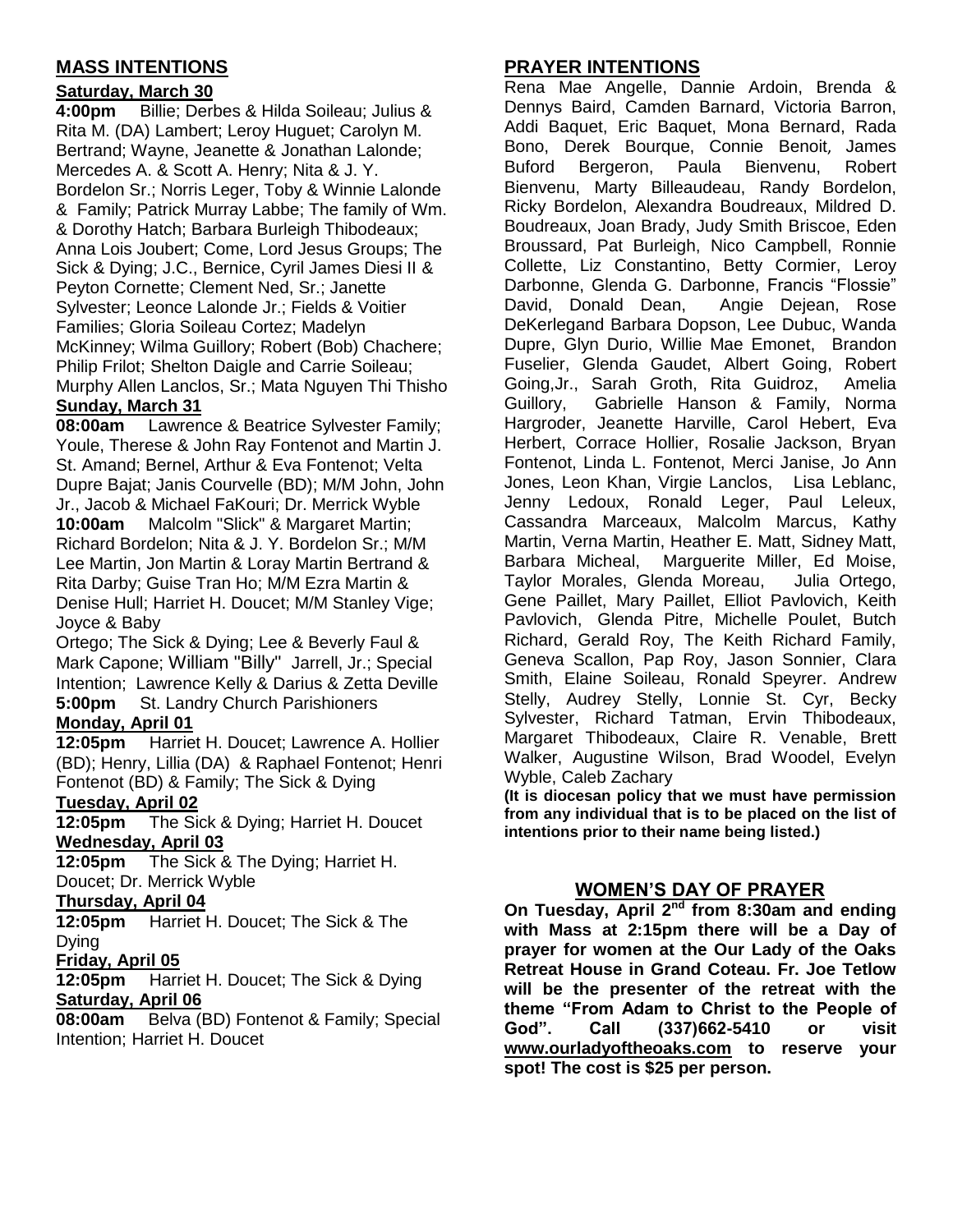# **SCHOLARSHIP OPPORTUNITY**

**The "Friends of Lt. Fr. Joseph Verbis Lafleur" is the sponsor of three scholarships of up to \$1,000.00. One scholarship is to be awarded per eligible school. A 2019 advancing Roman Catholic 8th grade student from public, private or parochial school who will be registered and enrolled as a 9th grader at the following Roman Catholic Schools is eligible to apply:**

- *Opelousas Catholic School, Opelousas*
- *Sacred Heart School, Ville Platte*
- *Vermillion Catholic, Abbeville*

**This award is open to Roman Catholic students who are residents of Louisiana. Awards may be applied to tuition payments only and will be payable only to the school listed above. The Scholarship is only for the selected student's 9 th grade year. The application is online at stlandrycatholicchurch.com with a deadline of April 1st.** 

## **ADULT CONFIRMATION**

**Bishop Douglas Deshotel is allowing Pastors to confer the Sacrament of Confirmation on Baptized Catholics who are at least 18 years of age during Mass on Pentecost Sunday. Candidates must meet all the requirements of the Sacrament: if married, be married in the church, attending Mass regularly, and must participate in two sessions of sacramental preparation. Anyone interested should contact the office and leave a message for Msgr. Harrington.** 

#### **ALTAR SOCIETY**

**The Altar Society meets on the second Monday of every month at 5:15pm in Valentin Hall. We are always welcoming New Members to be a part of our mission to assist in beautifying our church for the sacred liturgies. Our next meeting will be on Monday, 04/08! For more information call Yvonne Normand @ 337-308- 3474 or Janis Courvelle @ 337-789-0971.** 

#### **ALTAR SERVERS**

**We are always looking for more young people who desire to serve our Lord in this very important ministry! All Students who have made their 1st Holy Communion through HS are invited to become servers… Parents contact Deacon Joubert for more information.**

## **LENTEN READERS**

**Special thank you to the anonymous donor who, again this year, graciously provided our parish with the "Little Black Book" of Daily Lenten Lenten Reflections! May God Bless You!**

# **STATIONS OF THE CROSS**

**Each Friday during Lent we will have the Stations of the Cross @ 5:15pm in church. The Sations will be followed by a simple (But Delicious!) soup and bread supper in the Valentin Hall dining room. Please join us!**

## **MUSIC MINISTRY**

**We are always looking for new voices to enhance our ministry of liturgical music! If you feel called to share your talents in this capacity, call one of our choir directors – JP Poirior (337) 577-6466 or Rafael Henry (337) 739-8173, or call the parish office and someone will get with you!**

## **COME & SEE**

**Palm Sunday Weekend! April 12-14, 2019 - Men, 16 years & older, this weekend is about how to discern God's call for your life.** *No cost to you.* **Transportation provided from Lafayette. To register, contact: Diocese of Lafayette Vocations Director, Fr. Patrick Broussard [vocations@diolaf.org](mailto:vocations@diolaf.org) or lafayettevocations.org**  *Reserve your spot today!*

# **KNIGHTS of COLUMBUS**

**The Knights of Columbus, Council #1173 meets on the second Thursday of each month. Call Sean Briley (337) 692-4911 if you are interested in joining.** 

#### **UNPLANNED: The Movie**

**Please make every effort to see and promote the movie** *Unplanned***, which opens in theaters nationwide March 29. This film tells the true story of Abby Johnson, a Planned Parenthood "Employee of the Year" who saw something that made her an ardent pro-life activist. This powerful film has the potential to turn many hearts. In order to win pro-life legislative victories in the state legislatures and Congress, people must see the humanity of the unborn. Please spread the word to your circle of friends and relatives.**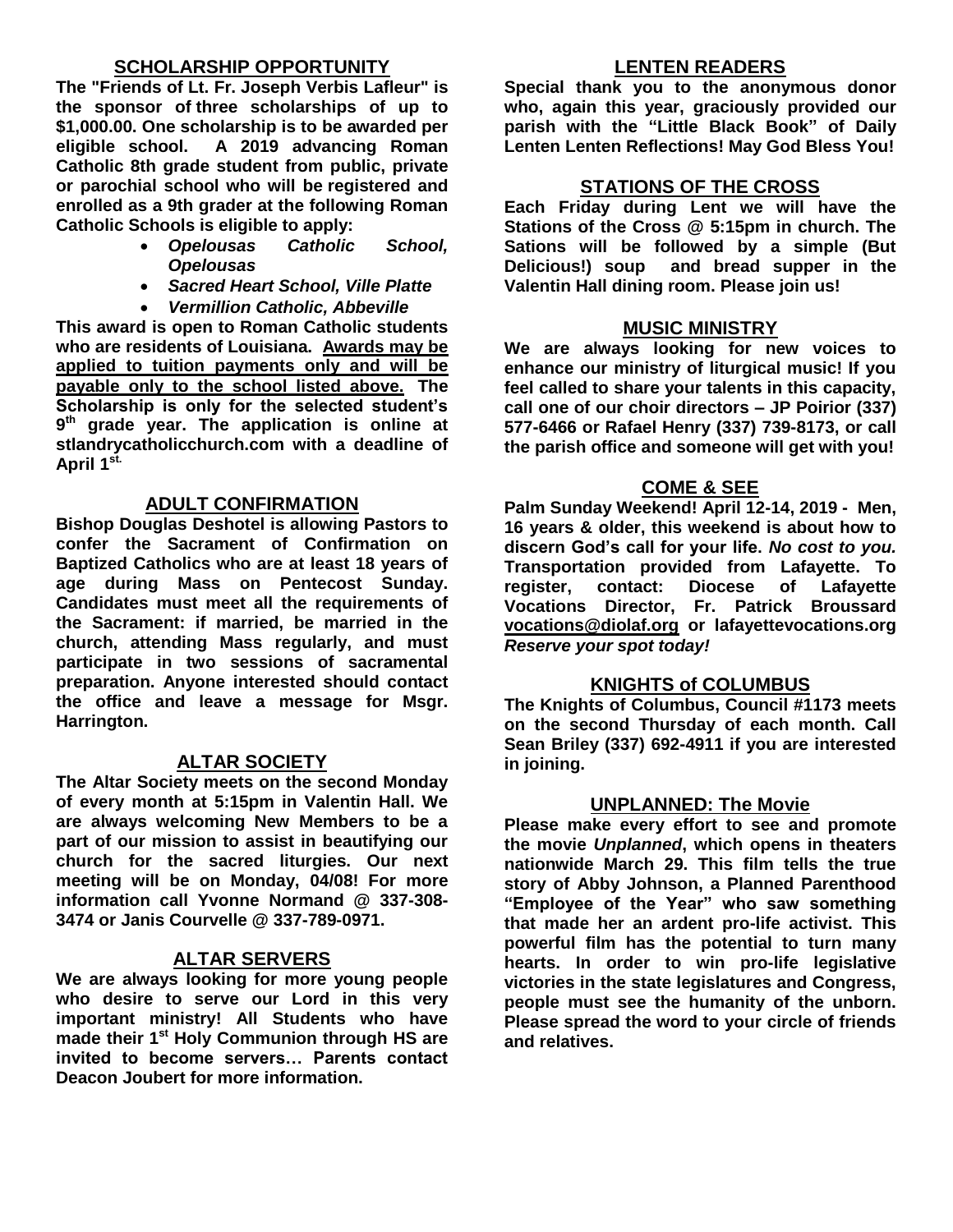# **EXTRA – ORDINARY MINISTERS**

#### **April 06/07**

**Saturday – 4:00pm Altar Servers:** Katie & Broty Stelly **Extra-ordinary Ministers of the Eucharist:**  Regena Stelly, Michelle Naquin, Didier Hargroder, Suzette Ellis, Alice Cormier **Reader:** Ann Zorn

**Sunday – 8:00am**

**Altar Servers:** Leigh Labrie, Beau & Ethan Stelly **Extra-ordinary Minister of the Eucharist:** Janice Kidder, Jackie Harbour, Phyllis Guidry **Reader:** Jude Guidry **10:00am**

**Altar Servers**: Noah & Rylee Labruyere, Mia Fuselier **Extra-Ordinary Ministers of the Eucharist:** Stan Keyes, Joe Blumrich, Carolyn Jarrell **Reader:** Catherine Benson

#### **5:00pm**

**Altar Servers:** Mark & Myles Collins **Extra-ordinary Ministers of the Eucharist:** Sharon & Brad Ortego, Mercy Jannice, Jeanie Anding

# **OCS CORNER**

**The dream of a Catholic education for your child could be possible! Find out more by going to [www.OCSvikings.com](http://www.ocsvikings.com/) to look under Parent Resources and then Admissions. Financial aid may be available to those who qualify.**

**Congratulations to the 51 ninth and tenth grade students who were recently recognized with "Pre-ACT College Readiness Awards" for their exceptional test results! Also acknowledged were those 11 sophomores scoring above a 22 composite and then those 28 students who scored a 25 or higher in individual subject areas. Outstanding!**

**The community should mark calendars for the upcoming "Passion Play" to be presented by the OCS senior class on Sunday, April 14, at 7 pm in St. Landry Catholic Church.**